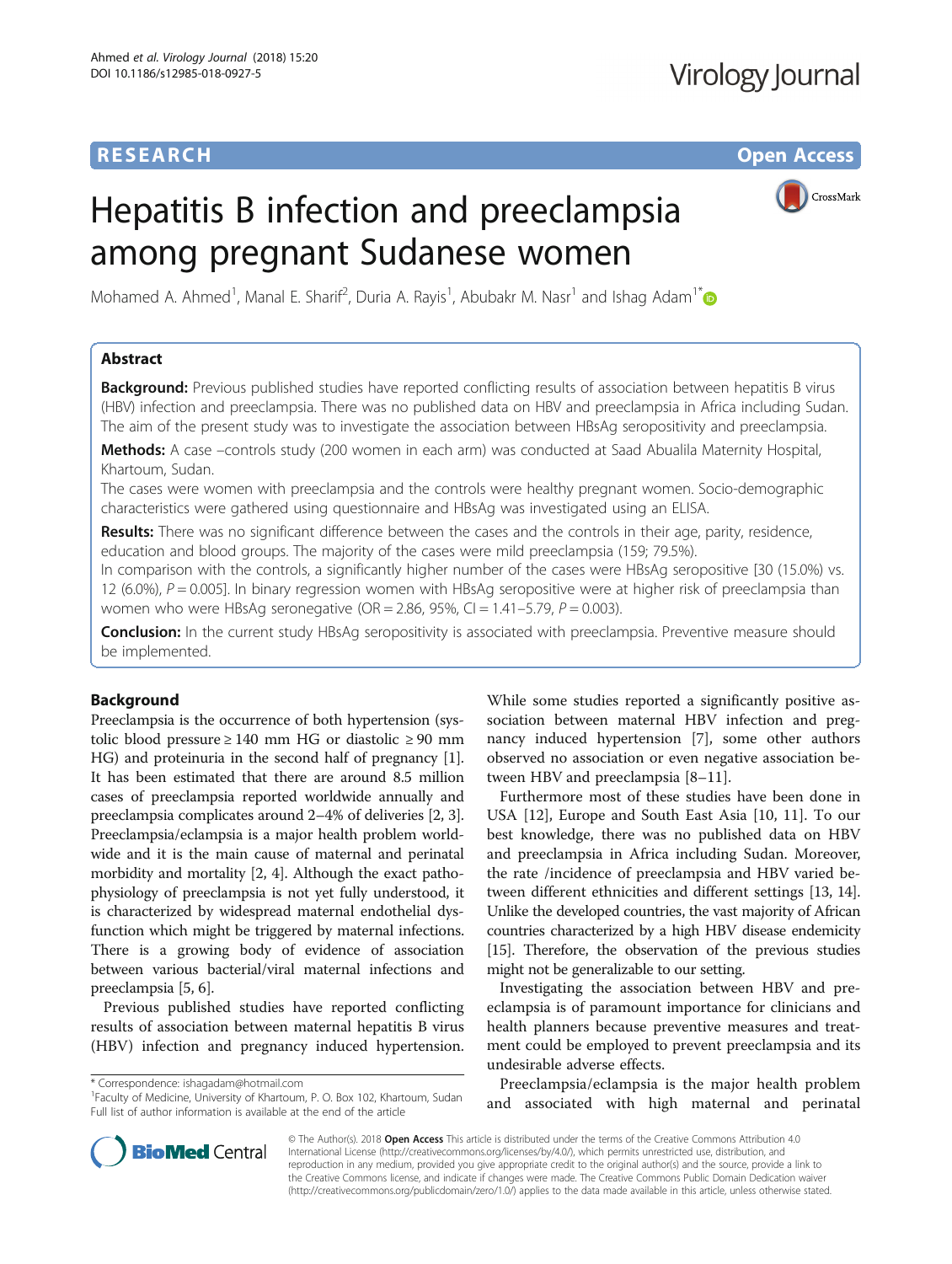mortality in Sudan [\[16](#page-3-0), [17\]](#page-3-0). Moreover we have previously reported that (5.6%) of pregnant Sudanese women were positive for HBsAg [\[18](#page-3-0)]. The current study was conducted to investigate the association between HBV and preeclampsia in Khartoum, Sudan.

## Methods

A case –controls study (200 women in each arm) was conducted at Saad Abualila Maternity Hospital, Khartoum, Sudan during the period of February through November 2016.

The cases were women with preeclampsia (blood pressure ≥ 140/90 mmHg on 2 occasions, at least 6 h apart, and proteinuria of  $\geq$  300 mg/24 h). The cases were classified as mild and severe preeclampsia which is defined by the occurrence of; blood pressure  $\geq 160/110$  mmHg on 2 occasions, at least 6 h apart and/ proteinuria of ≥ 5 g/24 h), HELLP syndrome "hypertension, proteinuria and presence of hemolytic anemia, elevated liver enzymes and low platelet count" [\[1](#page-3-0)].

The controls were pregnant women without hypertensive disorders, nephropathy, or diabetes or any underlying disease. Both the cases and the controls had singleton pregnancy.

After signing an informed consent, medical and obstetrics history (age, parity, and gestational age) were gathered using a questionnaire. Five mL of blood was withdrawn, allowed to clot, centrifuged and tested for HBsAg using an ELISA (4th generation).

A sample size of 200 women in each arm of the study was calculated guided by the previous rate (5.6%) of pregnant Sudanese women were positive for HBsAg [[18\]](#page-3-0). This sample size have over 80% power to detect a difference of 5% at  $\alpha$  = 0.05. We assumed that 10% of the women might not respond or have incomplete data.

## **Statistics**

The collected data were analysed using SPSS V.20.0 (SPSS Inc., Chicago, IL, USA). Student's t test and  $\chi^2$ tests were used to compare continuous and categorized data respectively between the cases and the controls. Binary regression analyses were performed where preeclampsia was the dependent variable and expected risk factors (age, parity, education, etc.) and HBsAg seropositivity were the independent variables. Odds ratio (OR) with a 95% confidence interval (CI) was calculated and statistical significance was defined as  $P < 0.05$ .

# Results

There was no significant difference between the cases and the controls (200 women in each arm) in their age, parity, residence, education and blood groups, Table 1.

The majority of the cases had mild preeclampsia (159; 79.5%).

In comparison with the controls, significantly a higher number of the cases were HBsAg seropositive [30(15.0%) vs.12 (6.0%),  $P = 0.005$ ]. HBsAg seropositivity was different between the mild and severe cases [22/159(13.8%) vs.  $8/41(19.5%)$ ,  $P = 0.461$ . None of the cases or the controls had jaundice or treated with antiviral drugs, e.g., nucleoti/side analogues.

In binary regression women with HBsAg seropositive were at higher risk of preeclampsia than women who were HBsAg seronegative  $(OR = 2.86, 95\%, CI = 1.41-$ 5.79,  $P = 0.003$ ), Table [2](#page-2-0).

# **Discussion**

The main finding of the current study was the increased risk (2.86 times) of preeclampsia in HBsAg seropositive women. This is comparable to previous findings where Gargari et al., reported increased risk of pregnancy induced hypertension with maternal HBsAg seropositivity in a case-control study among pregnant Iranian women (450 HBV carriers and equal number of the controls, OR  $= 4.2, 95\%$ CI: 2.2, 8.1) [[7\]](#page-3-0).

In contrast two previous large studies were conducted in USA. One of these studies enrolled 297,664 subjects among whom 814 HBV carriers across 37 states using the discharge registry data from 1054 hospitals. Results demonstrated no association between maternal HBV infection and preeclampsia [[12\]](#page-3-0). The other one enrolled 1, 670, 369 of whom 1458 HBV were carriers and again no significant association was observed between HBV and preeclampsia [\[19\]](#page-3-0). Likewise no significant association between maternal HBV infection and the risk of preeclampsia was found in many previous reports from various settings [[8, 11, 12](#page-3-0), [20](#page-3-0)]. The non-significant association (OR = 1.03, 95% CI: 0.78–1.35) between HBV infection and preeclampsia was recently reported in a metanalyses of fourteen studies [\[9\]](#page-3-0).

Table 1 Comparing socio-demographic characteristics between women with preeclampsia and controls in Saad Abualila Hospital, Khartoum, Sudan

| Variable                                  | Women with<br>preeclampsia $(N = 200)$ | Controls women<br>$(N = 200)$ | P     |
|-------------------------------------------|----------------------------------------|-------------------------------|-------|
| Mean (SD) of                              |                                        |                               |       |
| Age, years                                | 27.9(5.2)                              | 27.1(5.5)                     | 0.128 |
| Parity                                    | 2.1(1.8)                               | 1.8(1.7)                      | 0.76  |
| Frequency (%) of                          |                                        |                               |       |
| Rural residence                           | 140 (70.0)                             | 144 (72.0)                    | 0.741 |
| <b>Education</b><br>$\le$ secondary level | 147 (73.5)                             | 150 (75.0)                    | 0.819 |
| O blood group                             | 103 (51.5)                             | 105 (52.5)                    | 0.422 |
|                                           |                                        |                               |       |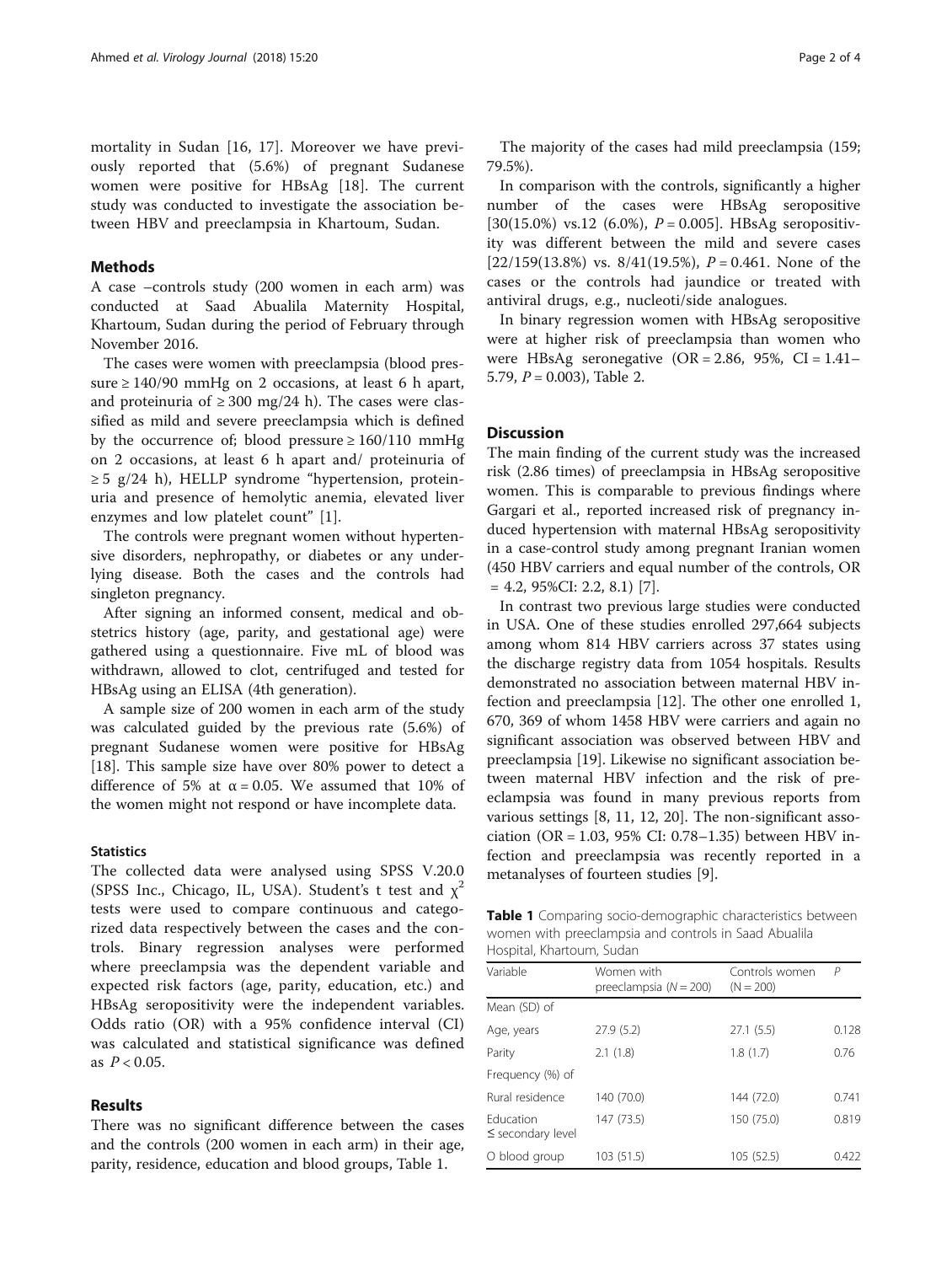<span id="page-2-0"></span>Table 2 Binary regression analyses of the factors associated with preeclampsia in Saad Abualila Hospital, Khartoum, Sudan

| Variable                                  | Odd s ratio | 95% confidence interval | P     |
|-------------------------------------------|-------------|-------------------------|-------|
| Age                                       | 0.98        | $0.94 - 1.03$           | 0.669 |
| Parity                                    | 0.90        | $0.78 - 1.04$           | 0.76  |
| Rural residence                           | 1.11        | $0.70 - 1.75$           | 0.643 |
| <b>Education</b><br>$\le$ secondary level | 1.04        | $0.62 - 1.75$           | 0.857 |
| O blood group                             | 0.99        | $0.66 - 1.48$           | 0.985 |
| HBVs Ag positive                          | 2.86        | $1.41 - 5.79$           | 0.003 |

Comparatively Lao et al. studied 8634 HBV carriers among 86,537 pregnant women in Hong Kong [\[18](#page-3-0)], Their results showed that maternal HBV infection was associated with reduced risk of both pregnancy induced hypertension (OR = 0.79, 95%CI: 0.66, 0.95) as well as preeclampsia (OR = 0.71, 95%CI: 0.56, 0.91) [\[11](#page-3-0)]. Interestingly a negative association between HBsAg carrier status and gestational hypertension was reported in the same region in a large sample study (13,792 women of whom 1340 (9.71%) were chronic HBsAg carriers) [\[10](#page-3-0)]. Furthermore a negative association (odds ratio = 0.77, 95% confidence interval, 0.65–0.90,  $P = 0.002$ ) between chronic HBV infection and preeclampsia has been recently documented in a met -analysis which included 11,566 preeclamptic women in South East Asia [\[21](#page-3-0)]. Caution should be made when comparing our results with the later studies because of the difference in the study types and the different ethnic groups as well as difference in the immunological reaction to variable infections. Despite meticulous exclusion of confounders in most of these studies, the possibility of the bias still holds. Perhaps the care given to the patients vary from one centre to another or from one disease spectrum to another e.g. hypertensive patients with HBsAg positive could have been managed in a different settings that were primarily aimed for care of health pregnant women. It seems that the epidemiology and pathophysiology of preeclampsia is different in different regions. Parasitic [[22\]](#page-3-0), bacterial [[5](#page-3-0)] and viral infections [[23\]](#page-3-0) were observed to be associated with preeclampsia in Sudan.

There are plausible explanations for the association between hepatitis and preeclampsia where previous studies have reported that HBV infection could increase the risk of atherosclerosis [\[24\]](#page-3-0). Secondly, preeclampsia (which is characterized by widespread maternal endothelial dysfunction) may be triggered by/result of an imbalance between angiogenic, anti-angiogenic and proangiogenic factors e.g. vascular endothelial growth factor [[25, 26](#page-3-0)]. A significant association/ correlation between HBV, insulin resistance, thrombocytopenia, obesity and renal injury/proteinuria has recently been reported [[27](#page-3-0)–[29\]](#page-3-0). The interaction between these diseases and HBV might explain the association between HBV and preeclampsia.

One of the limitations of the current study was that some factors e.g. smoking and alcohol consummation were not investigated. Actually (according to the tradition) we were concerned of participants' co-operation if they were asked about smoking and alcohol consummation and hence invalid results. However, a recent study reported the association between smoking, HBV and preeclampsia [[8\]](#page-3-0). HBV genotype was not determined. It is expected that not only HBV E but also A and D is predominant in Sudan [[30](#page-3-0)]. The enrolled women have different ethnic and genetic background/group which might have effects on both preeclampsia and HBV. Furthermore both HCV and I HIV were not investigated in this cohort of women. We have previously reported low rates of both HCV (0.6%) and HIV(1.0%) among pregnant Sudanese women [[18, 31\]](#page-3-0).

## Conclusion

In the current study HBsAg seropositivity is associated with preeclampsia. Preventive measure should be implemented. More research is need.

#### Acknowledgments

Authors wish to thank Mr. Abulla Ahmed Hafaza for his technical assistance.

#### Funding

None of the authors received any fund.

#### Availability of data and materials

The datasets used and/or analyzed during the current study available from the corresponding author on reasonable request.

#### Authors' contributions

MAA and IA coordinated and carried out the study. MES, DAR and AMN conducted the clinical work. MAA, DAR and IA participated in the statistical analysis. All the authors have read and approved the final version of this manuscript.

#### Ethics approval and consent to participate

The study received ethical clearance from the Research Board at the Department of Obstetrics and Gynecology, Faculty of Medicine, University of Khartoum, Sudan.

#### Consent for publication

Not applicable.

#### Competing interests

The authors declared that they have no competing interests.

#### Publisher's Note

Springer Nature remains neutral with regard to jurisdictional claims in published maps and institutional affiliations.

#### Author details

<sup>1</sup> Faculty of Medicine, University of Khartoum, P. O. Box 102, Khartoum, Sudan. <sup>2</sup> Faculty of Medicine Al-Neelain University, Khartoum, Sudan.